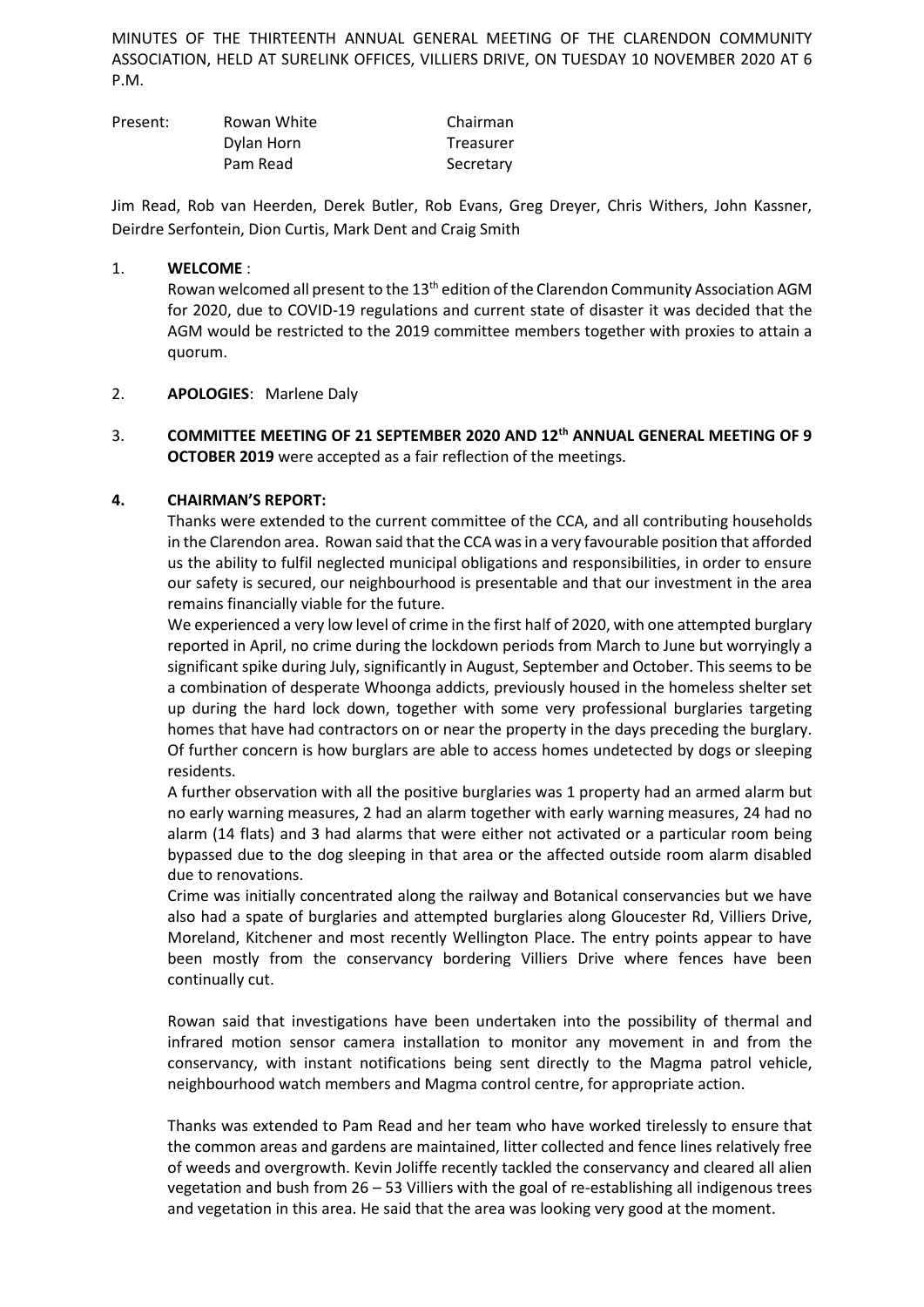Rowan thanked Dylan Horn for keeping all association finances in-check.

Rowan acknowledged all the other CCA committee members namely Jim Read, Greg Dreyer, Dion Curtis, Rob Evans, Derek Butler, Chris Withers, John Kassner, Mark Dent, Deidre Serfontein, Rouen Bruni, Marlene Daly, Rob Van Heerden who have all given so freely of their time to offer their input during meetings, decision making processes and in all the unseen duties affiliated with the Clarendon Community Association. He proposed setting up various sub committee's going forward.

Rowan thanked Ross Strachan, our ward councillor, for his persistence and ever present hand in holding the municipality to account and for his support of the Clarendon community.

### 5. **FINANCIALS**

Dylan presented his Financial Statements which were proposed by Rob van Heerden and seconded by Jim Read.

#### **6. MATTERS ARISING:**

### **6.1 MSUNDUZI ASSOCIATION OF RESIDENTS, RATE PAYERS AND CIVICS (MARRC)**

Association is chaired by Anthony Waldhausen and together with some highly active and experienced committee members, have undertaken significant correspondence and consultation with senior management in the municipality with regards to service delivery, the land fill site, electricity billing, property valuations and the IDP budget. Unfortunately there appears to be a highly toxic political atmosphere that is making any positive change difficult and is possibly just a ticking box exercise of public consultation by the municipality. They have, however, undertaken to formally constitute and revive the rate paying associations throughout PMB. There has been an extensive report compiled with regards to electricity issues and disconnections and this will be submitted to the municipality and media, a copy will be displayed on the website.

Numerous letters have also been submitted regarding all issues mentioned before to the administrator, municipal manager, mayor and OUTA have been copied on all correspondence. This is an ongoing exercise that will require active citizenship and support from the entire rate paying associations and residents throughout Msunduzi, which will hopefully create a united front to turn the tide against corruption and maladministration in PMB.

Pam was asked to send this Report to the community and ask Bonny to put it on the website.

### **6.2 STREET LIGHTS**

An extensive street light fault report is being compiled monthly and emailed to the municipality but there appears to a significant delay in attending to faults in response to this reporting. This is going to be a persistent challenge. Craig Smith will be compiling these monthly reports and submitting to the relevant managers and departments but if everyone could please report any street lights that are observed to being faulty.

Derek said everybody should report and send reference numbers to Craig.

#### **6.3 LITTER**

Rowan appealed to everyone while out walking to please take a packet and collect any litter that may be found, this would really make a huge difference to the general appearance of the neighbourhood.

Please advise employees against littering. The view point is an ongoing challenge and visitors to this area do not seem cognisant of the impact of littering in this area. Pam and her team did a great job in clearing this area recently and it is really looking good.

Pam has also been spearheading the recycling initiative with recycling items being collected each Tuesday by a gentleman named Musa. He made mention that he makes approximately R1 per full bag of recycling which is going to require a lot more homes separating there recyclable items to make this an affordable initiative for him. Please encourage and advise your neighbours about this recycling project.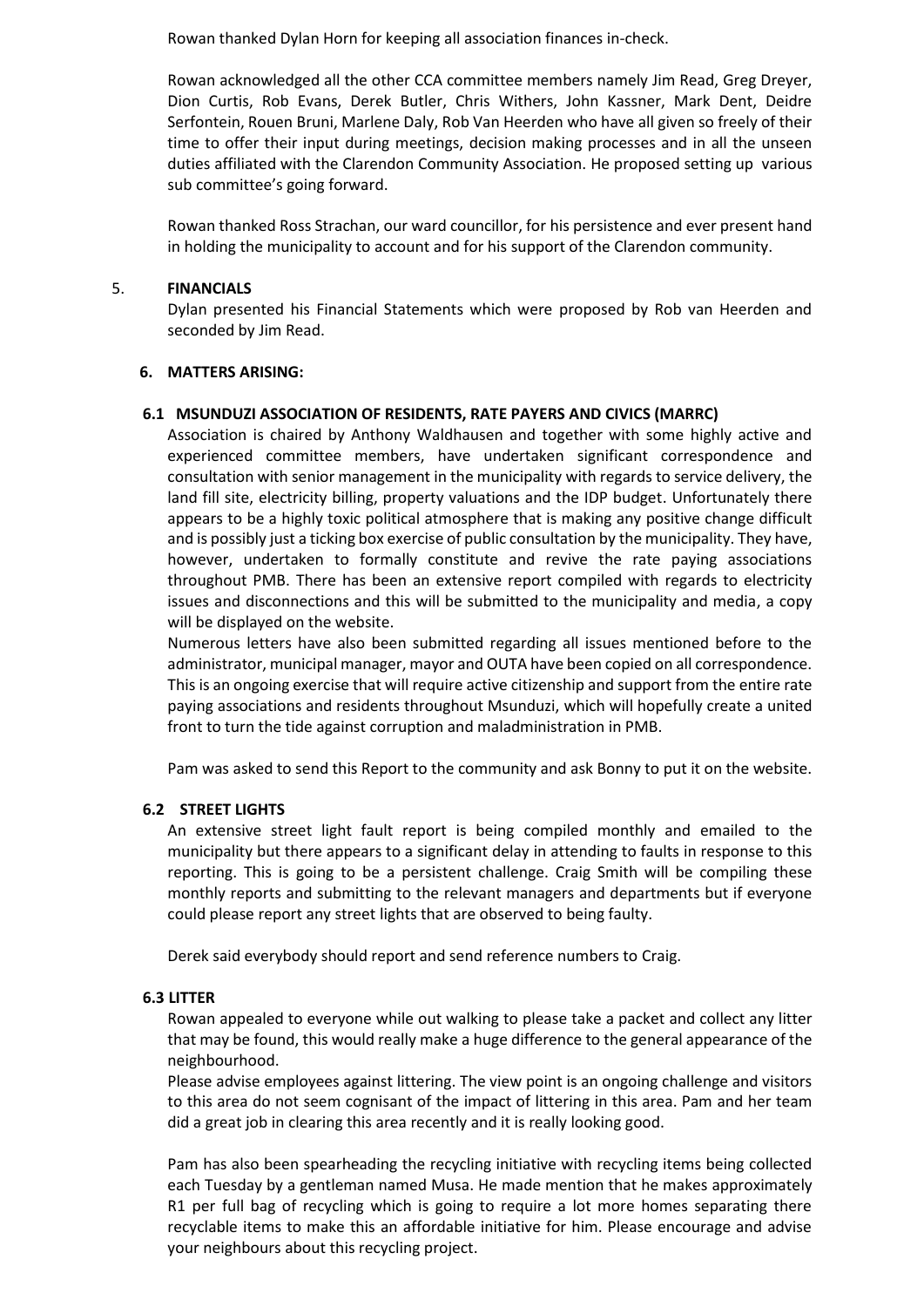## **6.4 POTHOLES**

Duzi Asphalting was financed to institute repairs to all potholes in the neighbourhood, in June 2020, and we were in this fortunate position due to all contributing households, and surplus funds were used for this project. The municipality has received invoices as well as a letter of demand which has been acknowledged by the municipal legal department and hopefully these costs will be reimbursed. Thank you to all contributing homes, the small monthly contributions have made a huge difference and if more homes considered joining the CCA, we would be in a position to do so much more. Mark Dent will be compiling a monthly report of potholes requiring repairs, for submission to the municipality.

### **6.5 WATER LEAKS**

Water leaks need to be reported ASAP to the following numbers at the water department 0658086593, 0333482106 or 0333482118 with reference numbers sent to Ross or me. Water services managers are very efficient and when notified are able to mobilise plumbing teams to major water leaks very quickly.

## **6.6 WEBSITE**

Rowan said that the Clarendon Community website had been enhanced to include local businesses, updated bird lists (recently compiled by Kevin Joliffe) and very beautifully designed; please encourage residents to go onto the website for all details and insight into the functions of the association in Clarendon. A big thank you, to Bonny Thompson, for administrating this site. Should you want to advertise your business particulars, and are a CCA member, please contact her directly or through the website.

## **6.7 DEFORESTATION IN WORLD'S VIEW**

The deforestation in the World's view conservancy has been raised with the mayor and an audit has been completed and submitted to Council. The findings were predictably damning. The audit report was reported in the Witness 9/11/2020 which has uncovered some serious irregular expenditure and corruption. Hopefully there will be a positive outcome for this area. The road has been recently gravelled and it appears that harvesting will commence soon.

Chris said that a national directive was given to Council that an audit would be done and has been sent to all officials with no response. Ross is contemplating about laying a charge.

### **6.8. SECURITY CHECKLIST**

Jim said that Rowan drew up a checklist on what people should be doing about their security and Craig had suggested helping them. Jim suggested having this checklist printed on yellow paper for the fridge and it was agreed.

### **7. CLARENDON CRIME STATISTICS**:

Concerning stats with regards to crime when compared to previous years as well as a representation of the areas affected during 2020.

|                 | <b>Burglary</b> | Robbery      | M/V Theft      | A/burglary | <b>Theft</b>   |
|-----------------|-----------------|--------------|----------------|------------|----------------|
| <b>October</b>  | $\overline{2}$  |              | 1              | 1          |                |
| <b>November</b> |                 | 1            |                |            |                |
| <b>December</b> | $\overline{2}$  |              |                |            |                |
| January         | $\overline{2}$  |              | 3              | 1          | 1              |
| <b>February</b> | $\overline{2}$  | 1            |                | 3          |                |
| <b>March</b>    |                 |              |                |            |                |
| <b>April</b>    |                 |              |                | 1          |                |
| May             |                 |              |                |            |                |
| June            |                 |              |                |            |                |
| July            | 5               |              |                | 1          | $\mathbf{1}$   |
| <b>August</b>   | 8               | $\mathbf{1}$ |                | 8          | $\overline{2}$ |
| September       | 4               |              |                | 3          | 1              |
| <b>October</b>  | 5               |              | $\overline{2}$ | 4          | $\mathbf 1$    |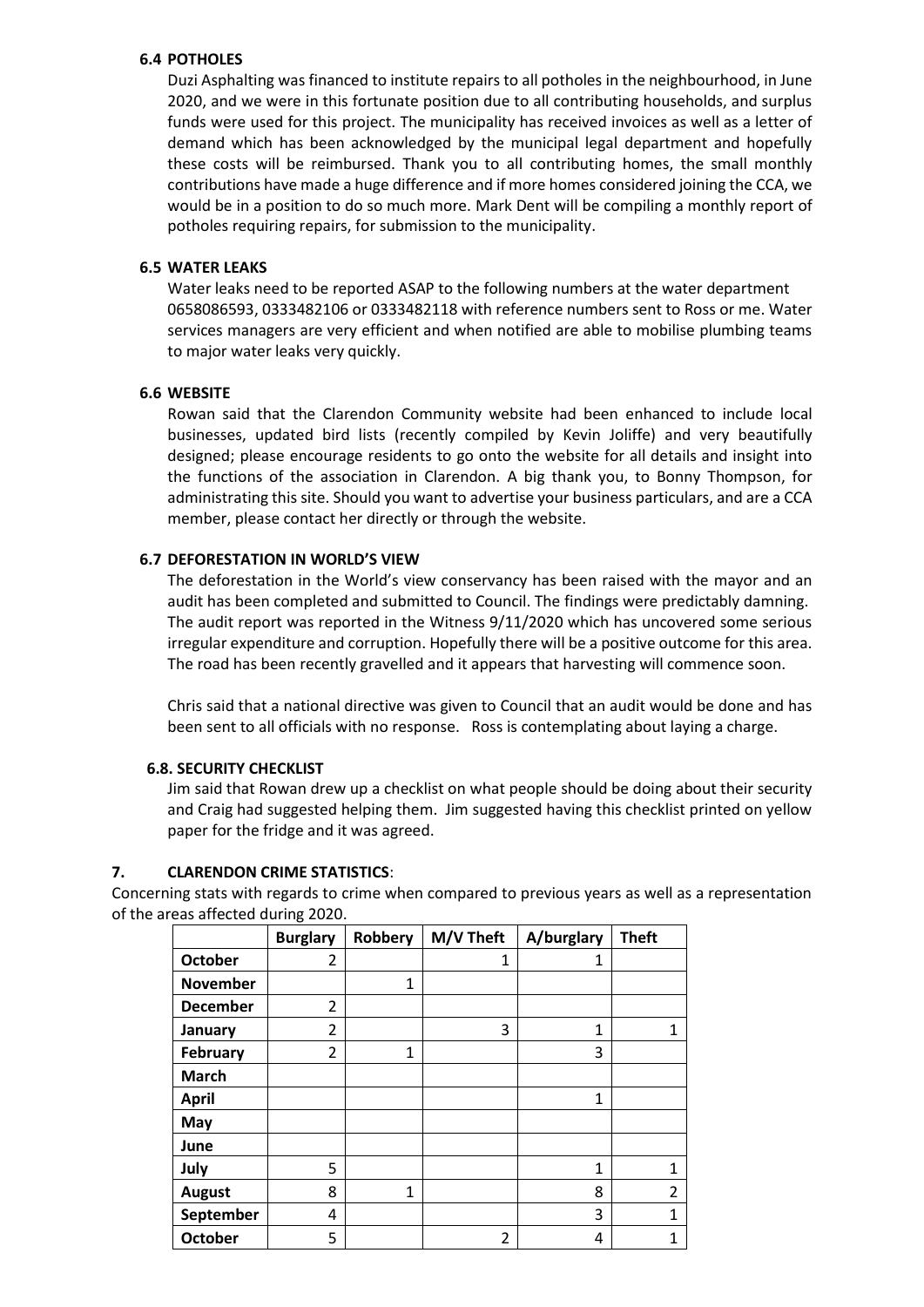|                            | 2016 | 2017 | 2018 | 2019 | 2020 |
|----------------------------|------|------|------|------|------|
| <b>Home Burglary</b>       |      |      | 15   | 5    | 30   |
| <b>Home Robbery</b>        |      | 7    |      |      |      |
| <b>Attempted theft</b>     |      |      |      | 2    |      |
| <b>Armed robbery</b>       |      |      |      |      |      |
| <b>Theft</b>               |      | 6    |      | 3    |      |
| <b>Motor vehicle theft</b> |      |      |      |      |      |

### **8. SECURITY RECOMMENDATIONS**

- 1. Please store all valuable items out of view preferably in the cupboards while sleeping or when away from home.
- 2. Alarms need to be armed when retiring to bed and when leaving house unoccupied
- **3. Early warning measures need to installed and functional**
- 4. Discuss with your security company about remote panic buttons.
- 5. Never exit house to investigate outside noises, notify your alarm company
- 6. Install CCTV cameras
- 7. Ensure there is adequate lighting around your house, ideally day/night LED globes.
- 8. Ensure inter-leading doors are locked when away from home to impede free movement through the house in the event of a burglary
- 9. Ensure verge is clear of any bottles, cans and other litter
- 10. Check on neighbours activated alarms & barking dogs
- 11. Tell your neighbours when you go away in order that they can monitor your property
- 12. Ensure boundary fencing is a sufficient deterrent especially if bordering conservancy
- 13. Report suspicious person's/vehicles on the security group
- 14. Keep copies of present and past employee identification documentation

# **9. TELEGRAM SECURITY GROUP**

The Telegram Security group has been a very effective security forum and is being well respected, with Magma reacting very quickly to any alerts with appropriate feedback, with more than 430 residents linked. Telegram replaced the WhatsApp Security Groups negating the need of forwarding security information between 2 groups, as was the case previously, with Telegram accommodating more members.

### **10. MAGMA**

Rowan said that there were currently well over 150 contracted homes, schools and businesses. We have amended our financial contribution as per the contractual agreement in June 2016, this saving will be directed in the CCA account and will eventually offset the cost of the camera initiative if approved.

Magma guards have intercepted a few suspects either loitering, for attempted theft or involved in a recent burglary all of whom were handed over to Townhill SAPS for processing. They have also intercepted a number of suspects attempting to enter the neighbourhood with house breaking instruments, under suspicious circumstances or scouting with the intent to steal. These have led to the recovery of other stolen goods and successful arrests.

Rowan said he had a meeting with Magma and we have now formed a sub-committee of Rowan, Dion, Greg and Rob Evans who will liaise with Magma and meet once per month. We are trying to retain the good guys and we have a good working relationship with all the guards.

# **11. THERMAL CAMERAS**

We have received a quote from Kyle McKinley at Hidden Eye Security Solutions, who is giving the cameras to the community at his cost price and only charging for labour and other installation materials that will be required.